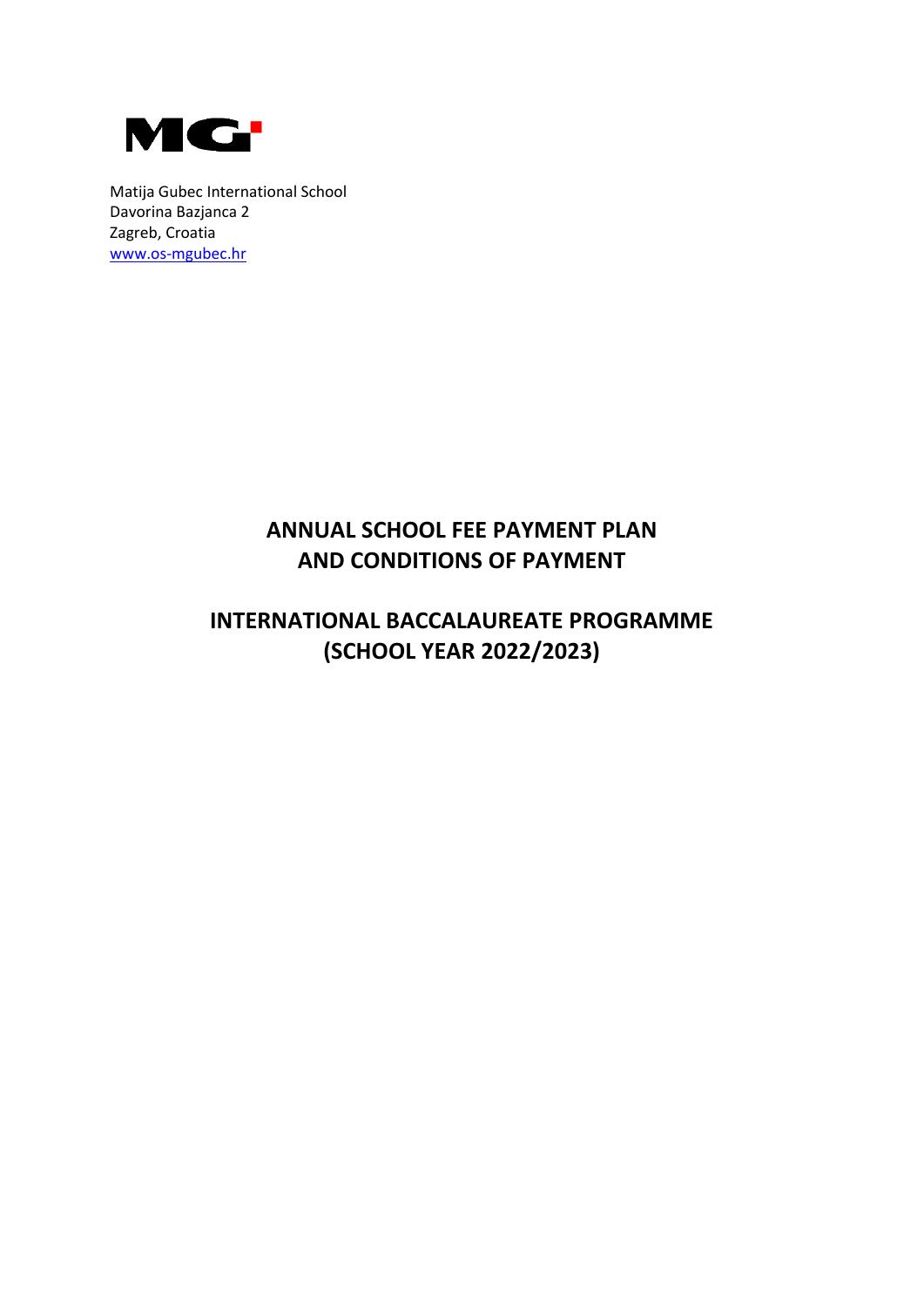#### **ANNUAL FEE PAYMENT PLAN 2022/2023**

#### **1. ENROLMENT FEE 3.000, 00 HRK (398,17 EUR)**

#### **2. ANNUAL FEE PAYMENT PLAN:**

| <b>GRADE</b>     | <b>ANNUAL FEE</b> | <b>PAYMENT DUE</b> |               |               |               |
|------------------|-------------------|--------------------|---------------|---------------|---------------|
|                  | <b>HRK</b>        | 15 Sept 2022       | 15 Nov 2022   | 15 Jan 2023   | 15 Apr 2023   |
| PYP <sub>0</sub> | 41.000,00 HRK     | 10.250,00 HRK      | 10.250,00 HRK | 10.250,00 HRK | 10.250,00 HRK |
|                  | (5.441,64 EUR)    | 1.360,41 EUR       | 1.360,41 EUR  | 1.360,41 EUR  | 1.360,41 EUR  |
| PYP <sub>1</sub> | 41.000,00 HRK     | 10.250,00 HRK      | 10.250,00 HRK | 10.250,00 HRK | 10.250,00 HRK |
|                  | (5.441,64 EUR)    | 1.360,41 EUR       | 1.360,41 EUR  | 1.360,41 EUR  | 1.360,41 EUR  |
| PYP <sub>2</sub> | 41.000,00 HRK     | 10.250,00 HRK      | 10.250,00 HRK | 10.250,00 HRK | 10.250,00 HRK |
|                  | (5.441,64 EUR)    | 1.360,41 EUR       | 1.360,41 EUR  | 1.360,41 EUR  | 1.360,41 EUR  |
| PYP <sub>3</sub> | 41.000,00 HRK     | 10.250,00 HRK      | 10.250,00 HRK | 10.250,00 HRK | 10.250,00 HRK |
|                  | (5.441,64 EUR)    | 1.360,41 EUR       | 1.360,41 EUR  | 1.360,41 EUR  | 1.360,41 EUR  |
| PYP <sub>4</sub> | 41.000,00 HRK     | 10.250,00 HRK      | 10.250,00 HRK | 10.250,00 HRK | 10.250,00 HRK |
|                  | (5.441,64 EUR)    | 1.360,41 EUR       | 1.360,41 EUR  | 1.360,41 EUR  | 1.360,41 EUR  |
| MYP <sub>0</sub> | 41.000,00 HRK     | 10.250,00 HRK      | 10.250,00 HRK | 10.250,00 HRK | 10.250,00 HRK |
|                  | (5.441,64 EUR)    | 1.360,41 EUR       | 1.360,41 EUR  | 1.360,41 EUR  | 1.360,41 EUR  |
| MYP <sub>1</sub> | 41.000,00 HRK     | 10.250,00 HRK      | 10.250,00 HRK | 10.250,00 HRK | 10.250,00 HRK |
|                  | (5.441,64 EUR)    | 1.360,41 EUR       | 1.360,41 EUR  | 1.360,41 EUR  | 1.360,41 EUR  |
| MYP <sub>2</sub> | 41.000,00 HRK     | 10.250,00 HRK      | 10.250,00 HRK | 10.250,00 HRK | 10.250,00 HRK |
|                  | (5.441,64 EUR)    | 1.360,41 EUR       | 1.360,41 EUR  | 1.360,41 EUR  | 1.360,41 EUR  |
| MYP <sub>3</sub> | 41.000,00 HRK     | 10.250,00 HRK      | 10.250,00 HRK | 10.250,00 HRK | 10.250,00 HRK |
|                  | (5.441,64 EUR)    | 1.360,41 EUR       | 1.360,41 EUR  | 1.360,41 EUR  | 1.360,41 EUR  |

\*The central parity of the kuna against the euro, which was determined at the time of the inclusion of the kuna in ERM II: 1 EUR = 7.53450 HRK

Parent / Carer (Obligor) has the right to a 10 per cent discount to the annual school fee for the second and every next child enrolled in the international programme.

Obligor has the right to a 5 per cent discount to the annual school fee in case the entire fee, reduced by the five per cent, is paid into the School account by 15 September 2022 at the latest. After that date, Obligor has no more discounts and needs to pay the entire amount regardless of the instalment plan.

In case the annual school fee is paid in one portion and the Obligor has the right to a 10 per cent discount to the annual school fee for the second and every next child enrolled in the international programme, the discount of 5% is applied to the total amount of the annual school fee decreased for the discount of 10%, if the payment of such amount is effected by 15 September 2022 at latest.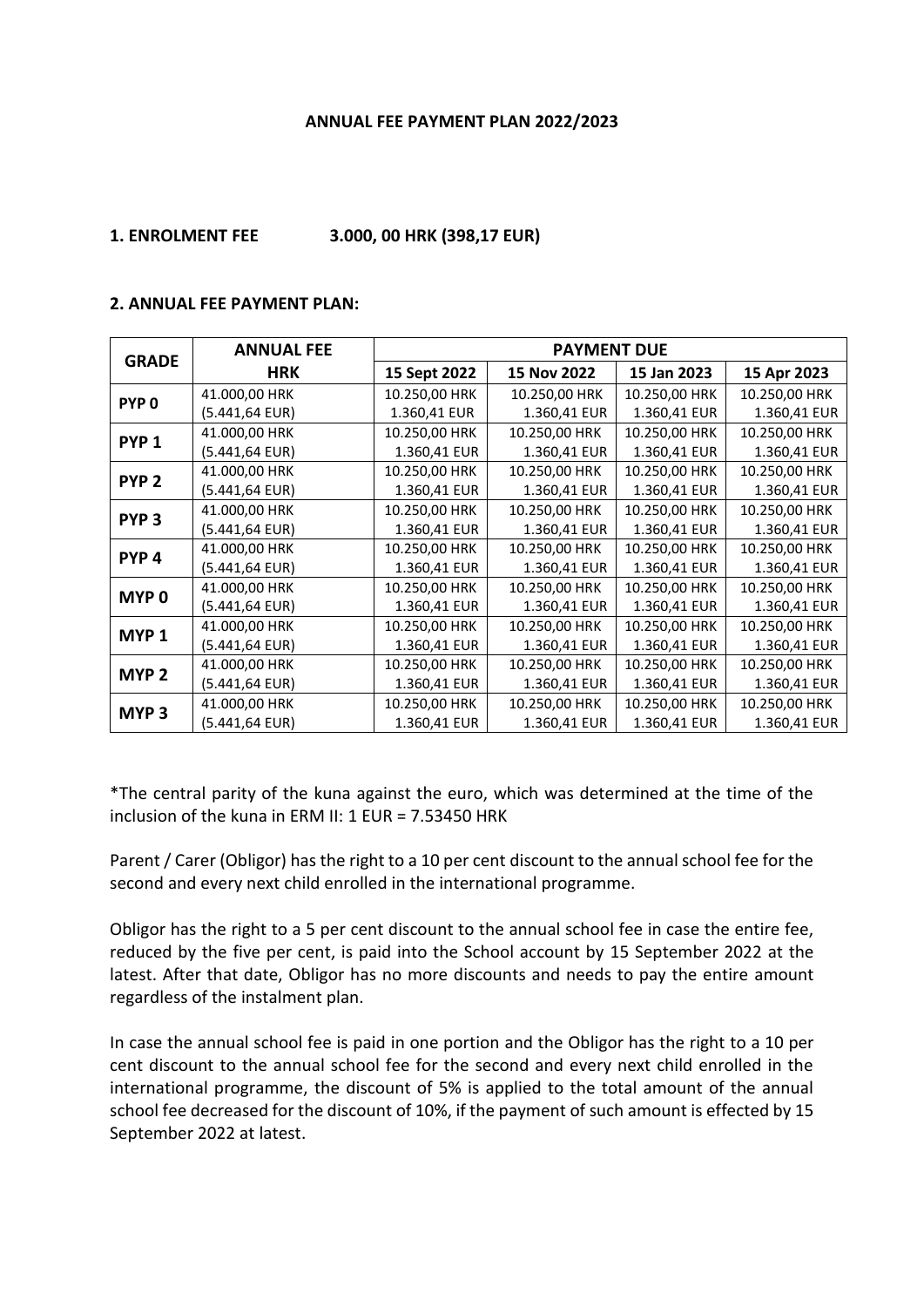### **MATIJA GUBEC (MG) FEE PAYMENT CONDITIONS FOR PARENTS**

Matija Gubec International School services are rendered exclusively on the basis of the following terms and conditions (MG Conditions), as amended periodically:

#### **ENROLMENT FEE**

The enrolment fee, in the amount as stated in the Annual Fee Plan (Plan) is due and payable by 30 May 2022 for each Student permitted to get enrolled in the next school year.

The Student can get enrolled in the next school year only upon the enrolment fee has been paid into the School account in full, and the *Agreement on the Enrolment in the IB programme* has been signed.

The enrolment fee is not refundable under any circumstances.

#### **ANNUAL SCHOOL FEE**

### **Payment**

The School fee is payable in four equal instalments.

The instalment amounts and the due dates are stated in Annual School Fee Payment Plan. Special terms are applicable in case of Late Registration and Early Termination (see below). The School Board approves all exceptions concerning payment.

In all cases, the total annual fee must be paid in full by 15 April 2023.

#### **Late registration**

The students who are enrolled upon or after the day on which the first of the instalments is due, are considered 'late registration'.

Based on the 10-month school year (September – June), School fee is calculated per full month, starting from the first day of the month of enrolment (regardless of the day on which the attendance actually begins) until the last day of the school year's last month.

The first instalment is due and payable upon enrolment.

#### **Early Termination**

Obligor can terminate the schooling agreement prematurely (that is before its actual expiration with the end of the current school year).

The termination takes effect at the end of the following calendar month, following the month in which School Administration receives the written termination notice, unless the notice specifically states that the termination takes effect at the end of the month which comes after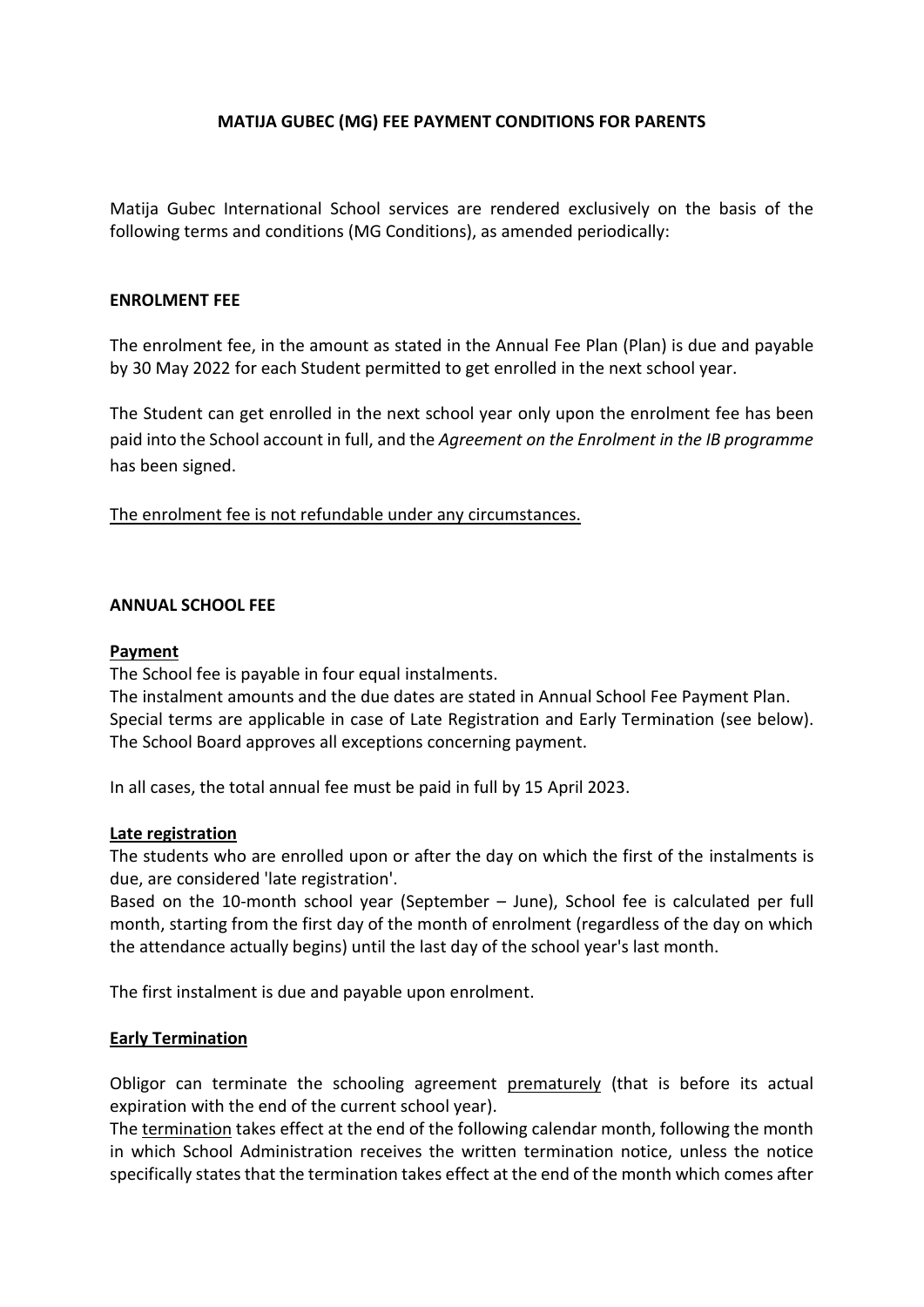the following month. Unless the full termination notice is given in writing, the fee will continue to be charged.

The School fee, calculated pro rata on the basis of a full calendar month, and the 10-month school year, (September – June) are payable until the schooling termination takes effect. In case the termination takes effect in May, the School fee for June is charged as well.

In case of early termination, all remaining claims towards Obligor are due and payable not later than on the school working day proceeding the last day of Student's attendance.

Obligor is entitled to a refund (without interest) of the credit balance of School fee paid in advance, if any left after the settlement of all remaining claims.

If Student leaves MG without a written notice, MG will consider the notice to have been handed in by Obligor on the last day of such Student's attendance and the preceding paragraphs apply accordingly.

### **DELAY OF PAYMENT**

The case of a payment delay in settling of the annual payment due to MG for more than 30 days rises the interest at the rate regulated by § 29 of *Zakon o obveznim odnosima, NN35/05 and 41/08*, and it is calculated from the day following the due date, until the day MG receives the payment made by Obligor.

If a delay in payment continues for more than 30 days, the MG Principal may use their discretion right to suggest the School Board to terminate the schooling agreement and exclude the Obligor from the schooling process by sending them a written notice.

Such termination takes effect at the end of the month which follows the month of sending such a notice. School fees continue to be payable until the termination takes effect. In all other respects, the provisions regarding *Early Terminations* apply correspondingly. All legal costs incurred by MG in the recovery of remaining fees will be borne by Obligor.

## **SPECIAL CONDITIONS WHICH APPLY TO LATE FEE PAYMENT**

If the total amount of the school fee is not paid by 15 April 2023, the Student shall not be allowed to get re-enrolled in the next school year.

#### **APPLICABLE LAW**

Croatian law applies.

The Municipal Court of Zagreb is in charge of all legal disputes.